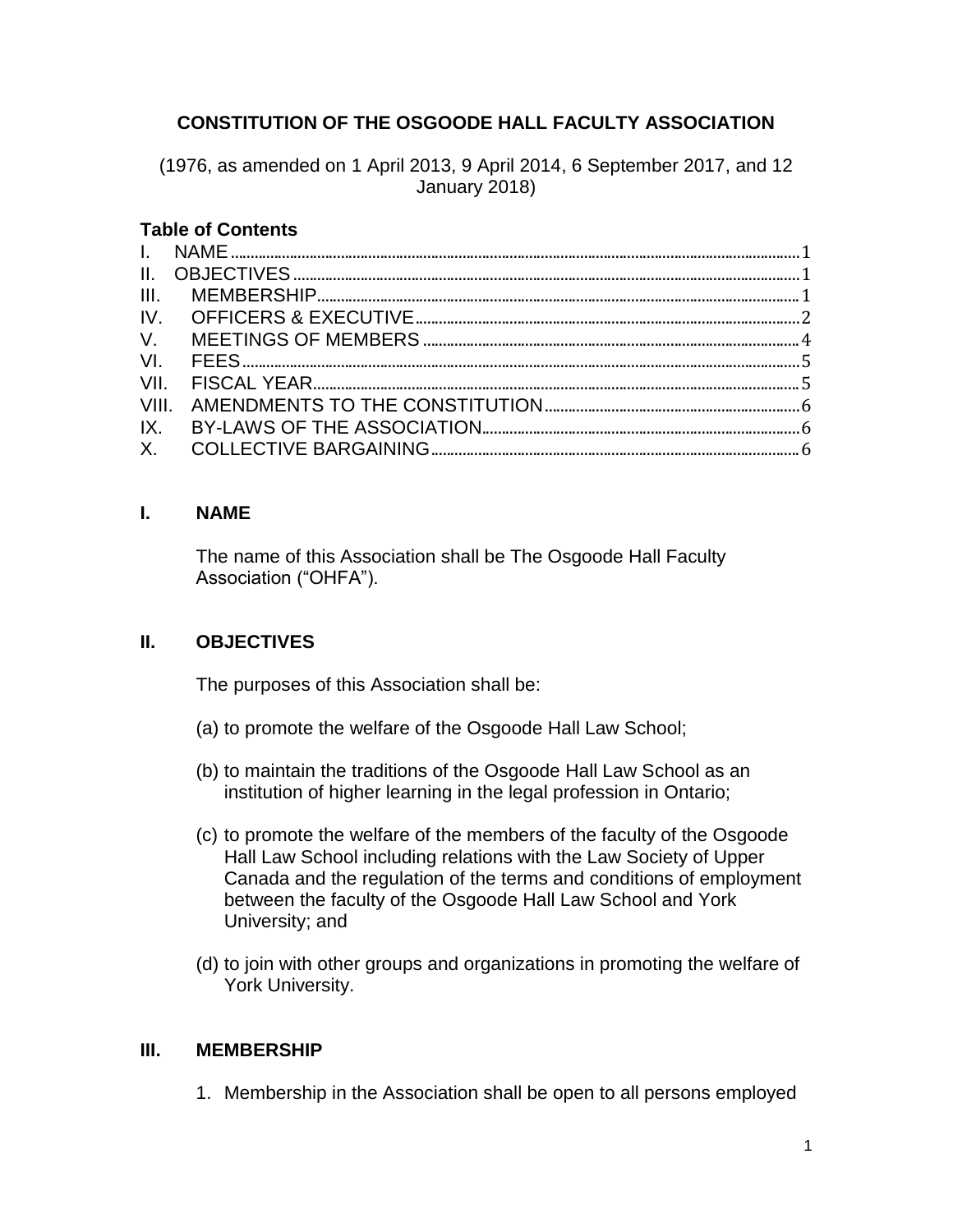by York University in the Province of Ontario holding appointments as full-time faculty members of Osgoode Hall Law School, save and except those persons excluded from the bargaining unit as set out in Article 1(1) to (4) and Article 1(7) to (10) of the Collective Agreement between OHFA and York University.

2. Persons on leave of absence without pay from the University may retain their membership in the Association and, if they choose to retain membership, shall remit their dues individually to the Association. Such dues shall be calculated in the manner otherwise applicable under Article VI (3) and (4), as if the person were not on leave.

# <span id="page-1-0"></span>**IV. OFFICERS & EXECUTIVE**

- 1. The Officers of the Association shall be the three members of the Executive who shall assign Executive responsibilities amongst themselves in a manner consistent with this Constitution and any By-Law of the Association. Any decision of the Executive shall be based on a majority vote of the Officers except as provided to the contrary in this Constitution or any By-Law of the Association.
- 2. The Officers shall be responsible for carrying out the business of the Association including such responsibilities as member relations, relations with the School and University, relations with external actors, management and oversight of the Association's finances, management and oversight of grievances, management and oversight of collective bargaining, and other matters related to the business of the Association. The Executive shall assign to one Officer the role of treasurer who shall prepare the annual budget and financial reports, report regularly on the state of the Association's finances, authorize expenditures and investments, oversee the books, arrange for audits, and otherwise have primary responsibility for the management and oversight of the Association's finances subject to the authority of the Executive.
- 3. The Officers shall normally hold office for at least two years, normally beginning on 1 July following the Officers' election, with an option for each Officer to decide to extend her or his term for an additional year to a maximum of three years. An Officer shall be deemed not to be extending his or her term beyond the second year of that term, as applicable, unless the Officer provides notice of the extension to all members of the Association, by regular mail or e-mail, by 10 January of the second year of that term.
- 4. The Officers shall be elected to fill any existing or expected vacancy in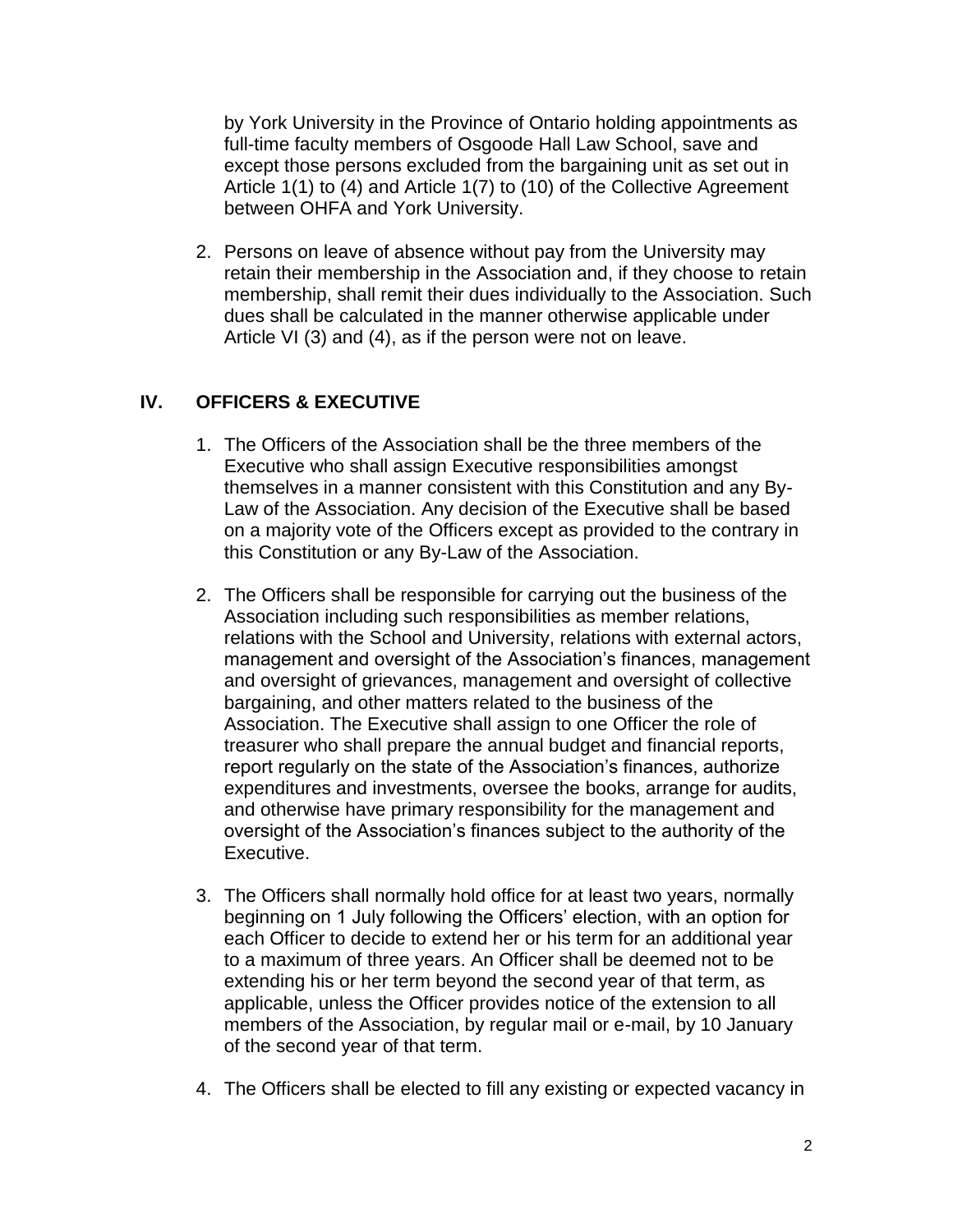the three-member Executive. An election of any Officer(s) shall be called and administered by the serving Executive. A general election to fill an expected vacancy arising from the conclusion of a serving Officer's term of office shall be called annually, normally in February, in the year in which the Officer's or Officers' term is concluding. The Executive shall give notice of a special election to fill an unexpected vacancy on the Executive as soon as practicable and in any case within one month of the vacancy becoming known to the Executive. Notice of any election shall be provided by the Executive to all members of the Association, by regular mail or e-mail, at least one month before the voting deadline for that election.

- 5. Any member of the Association is eligible for election as an Officer of the Association if the member is nominated for election at least two weeks before the voting deadline for that election. A member of the Association may be nominated for election by any member of the Association. A member may self-nominate. A member may withdraw her or his name from nomination at any time prior to the voting deadline for that election. Notice of the nominated candidate(s) for election shall be provided to all members of the Association, by regular mail or e-mail, at least one week before the voting deadline for that election. Notice of the nomination may be provided by either the nominated or the nominating member or by an Officer of the Association.
- 6. All members of the Association shall be entitled to vote in an election by paper or electronic ballot according to a process to be determined by the serving Executive of the Association consistent with this Constitution and any By-Laws adopted by the Association to govern elections. Notice of the election process shall be provided to all members of the Association, by regular mail or e-mail, at least one month before the voting deadline for the election. Members of the Association shall be asked to indicate their first, second, and third choice among candidates on the ballot.
- 7. A candidate shall be elected by a plurality of votes among the members of the Association who cast a ballot in the election. Where more than one Officer position is open for election, the second and third Officers shall be elected based on a plurality of remaining firstchoice votes after the other Officer position has (or positions have) been filled so long as each Officer receives at least five first-choice votes. Where one or more Officer positions remains unfilled after the first-choice votes have been counted, the remaining Officer(s) shall be elected based on a plurality of the first and second-choice votes so long as each Officer receives at least five first and second-choice votes combined. Where one or more Officer positions remains unfilled after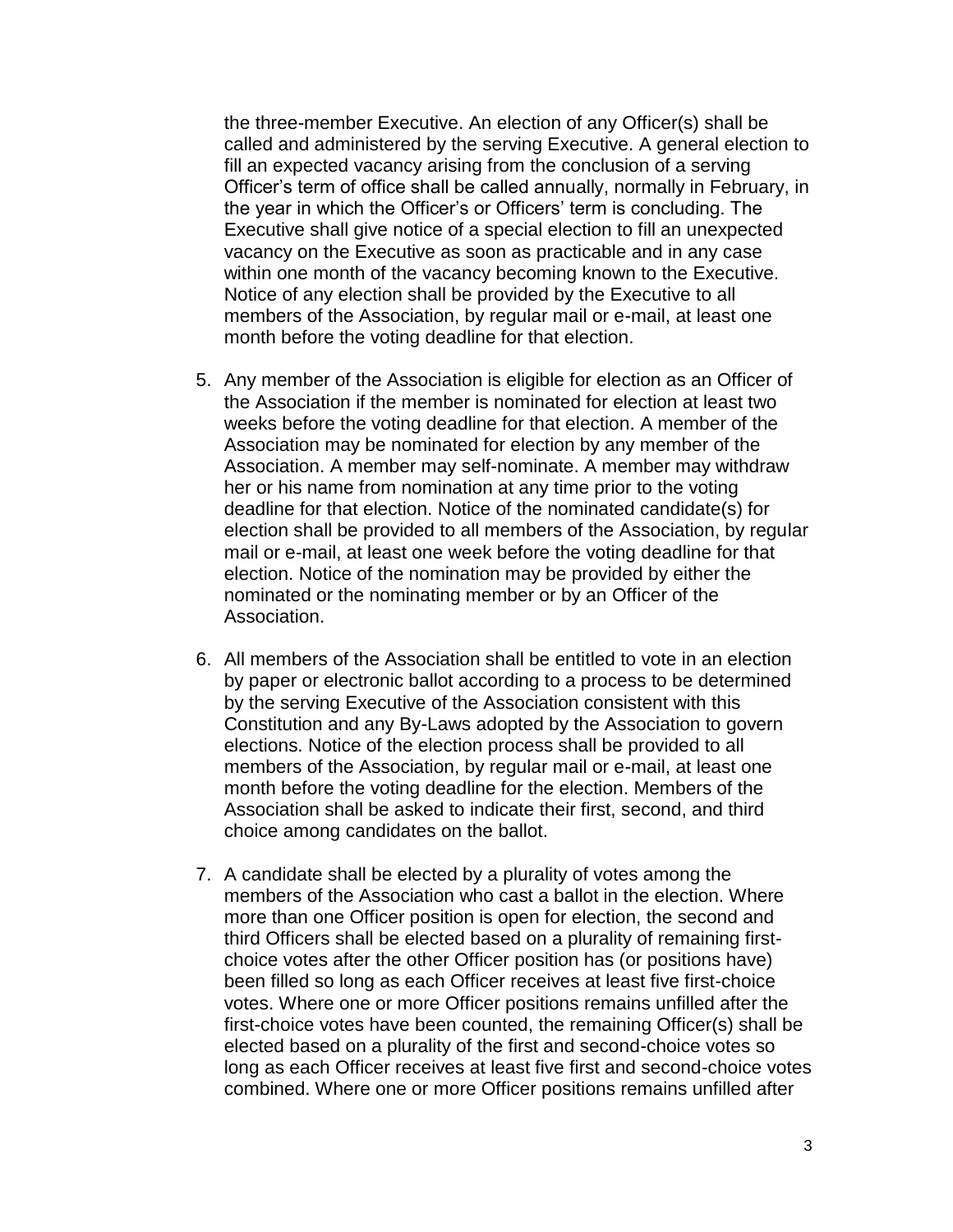the first and second-choice votes have been counted, the remaining Officer(s) shall be elected based on a plurality of the first, second, and third-choice votes with no requirement for a minimum number of votes. Any tie shall be resolved by reference to the second or, as necessary, third-choice votes until all positions open for election have been filled. Any tie after the counting of all votes shall be resolved by a coin toss in the presence of the serving Executive and at least two members of the Association chosen at random by the serving Executive.

- 8. Where the number of Officer positions open for election is the same or greater than the number of candidates, the candidate(s) shall be appointed Officer(s) by acclamation.
- 9. Any member of the Association may request that the voting results of an election be verified by a serving Officer who was not on the ballot for that election or, if all serving Officers were on the ballot, by two members of the Association to be chosen at random by the serving Executive in the presence of the member who made the request.
- 10.An Officer may be removed during his or her term of office by the members of the Association at a meeting of at least two thirds of all members of the Association based on two thirds majority vote of the members who are present at the meeting. If an Officer is so removed, the members who are present shall at the meeting elect an Officer to fill the vacancy for the remainder of the term. Officers may be nominated, including by self-nomination, at the meeting and the candidate who obtains a plurality of votes cast at the meeting shall be elected to fill the vacancy for the remainder of the term.

#### <span id="page-3-0"></span>**V. MEETINGS OF MEMBERS**

- 1. There shall be an Annual General Meeting of members of the Association at a time determined by the Executive, but to be held no later than 31 December in each year, where practicable.
- 2. General meetings of the Association may be called at any time by the Executive or at any time by the written request to the Executive by five members.
- 3. Written notice of meetings of the Association shall be sent to members at least 48 hours in advance of the meeting.
- 4. A member of the Executive shall act as Chair of meetings of the Association.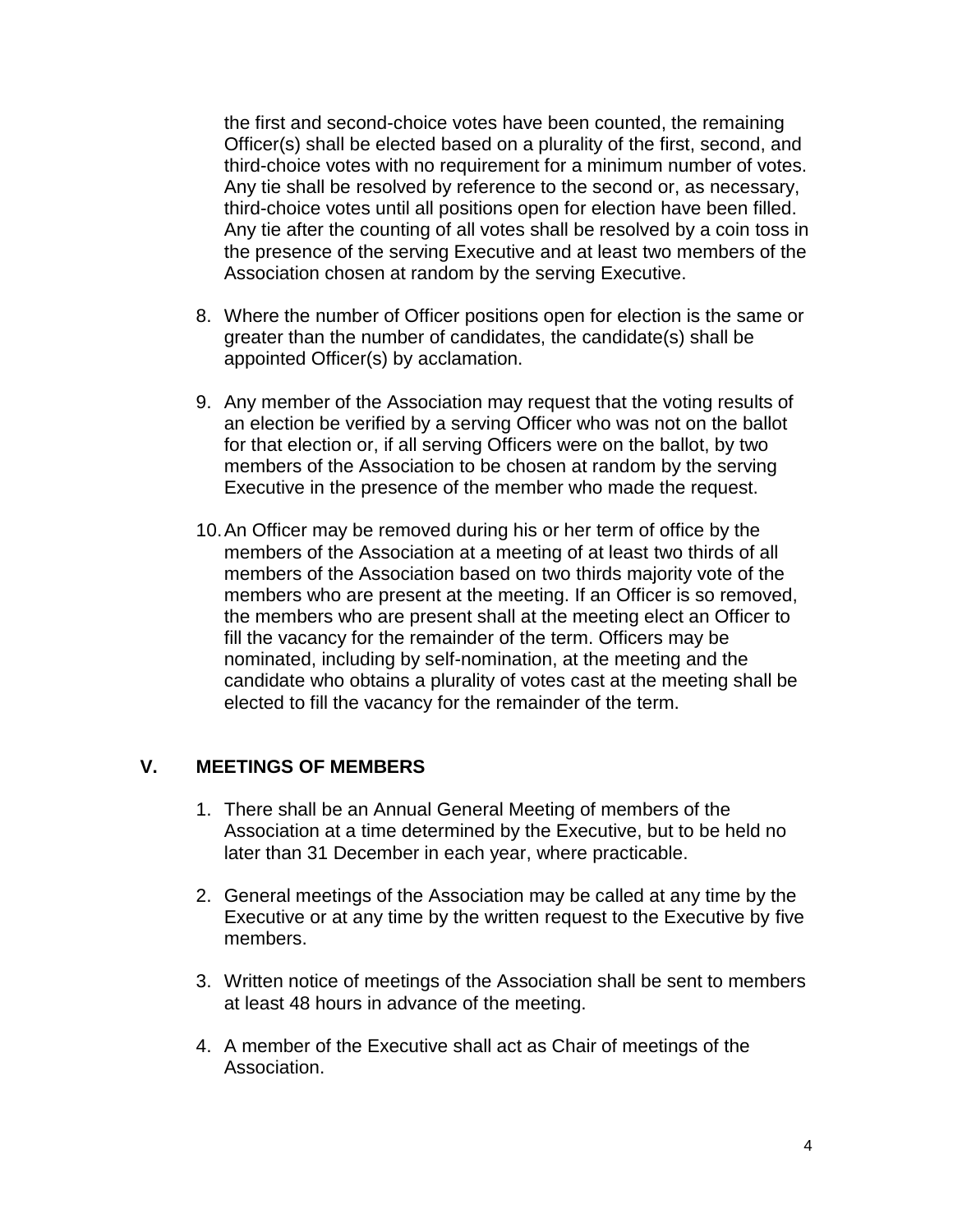- 5. Ten members shall constitute a quorum for a meeting of members of the Association.
- 6. The Executive or a meeting of the Association may direct that any issue shall be decided by written ballot distributed to all members.
- 7. At all meetings of the members of the Association, questions shall be decided by a majority of the votes cast by the members present unless otherwise required by the Constitution of the Association or By-Law. Voting by proxy is prohibited. An abstention is not considered to be a vote cast. The Chair shall not vote except to break a tie, and in such a case, the Chair shall cast a deciding vote.

## <span id="page-4-0"></span>**VI. FEES**

- 1. The initiation fee shall be \$1.00 or as determined from time to time by a meeting of members of the Association.
- 2. The annual fees and special assessments shall be as determined by the Executive from time to time subject to the approval of the members at a meeting of the Association. Any fee or assessment determined by the Executive shall come into effect immediately and shall be operative until varied by a meeting of the members of the Association.
- 3. The annual membership dues of OHFA shall be 1.1 percent of each individual member's annual base salary rate. From this amount, all obligations of the Association shall be paid, including but not limited to: operating expenses; membership fees paid to the CAUT and OCUFA; collective bargaining and preparation expenses; arbitration expenses; and staff remuneration.
- 4. The OHFA Executive may, from time to time, request a special assessment over and above the amount of the annual membership dues. Normally a special assessment request will be for a specific purpose. Once approved by the general membership, such special assessment shall become part of the annual membership dues for the year in which it is approved.

## <span id="page-4-1"></span>**VII. FISCAL YEAR**

The fiscal year of the Association shall end on 30 September of each year and the Secretary-Treasurer shall report as to the financial affairs of the Association at the Annual General Meeting, next following 30 September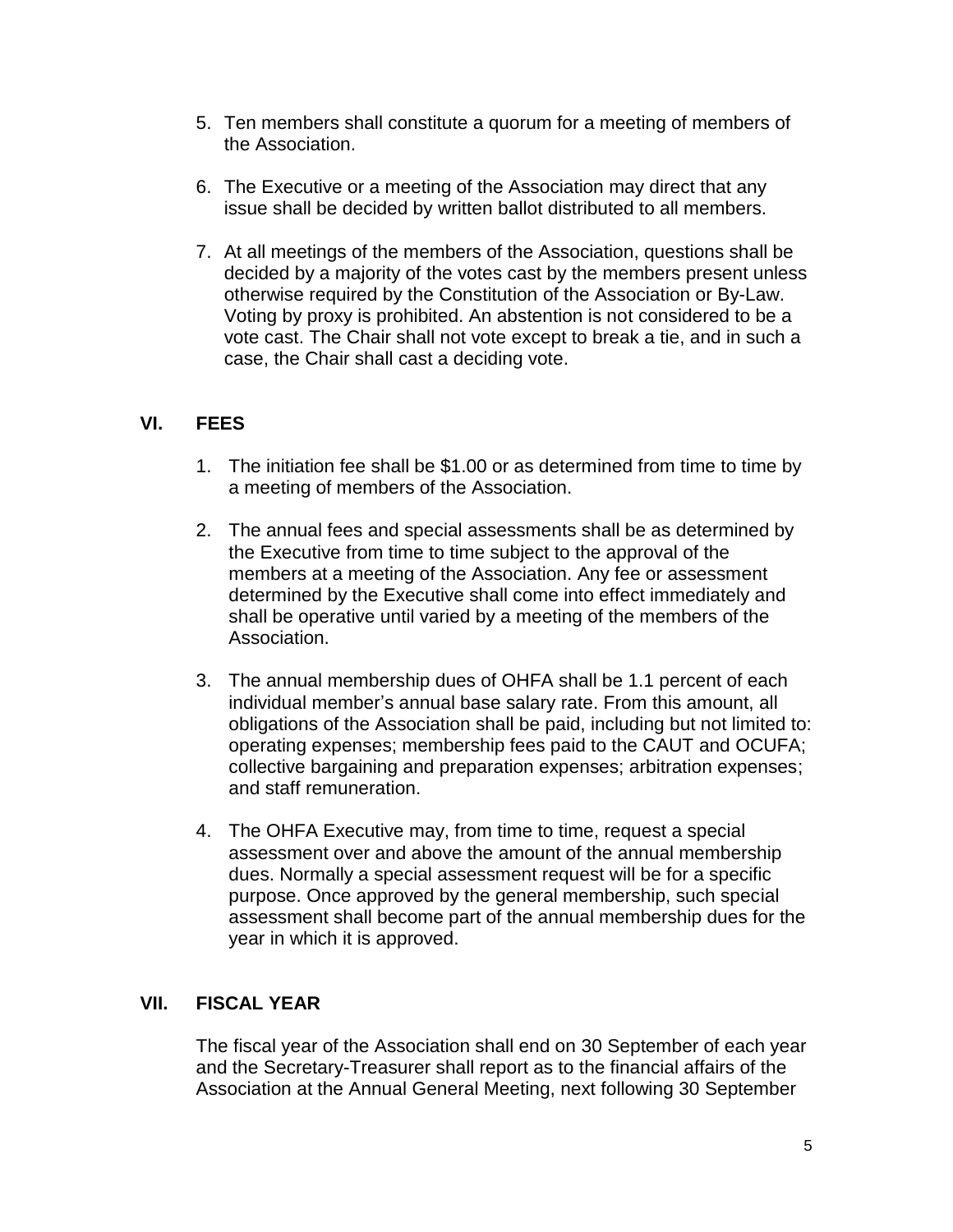of each year. The annual budget and fee structure shall be prepared by the Executive and presented to the general membership for approval at the Annual General Meeting.

#### <span id="page-5-0"></span>**VIII. AMENDMENTS TO THE CONSTITUTION**

Amendments to the Constitution may be proposed at any time by the Executive or by any five members of the Association on written notice to the Executive and may be adopted by a two third majority vote of the members present at any Annual or General Meeting. A copy of any proposed Amendments to the Constitution shall be included with the notice of meeting sent to members.

## <span id="page-5-1"></span>**IX. BY-LAWS OF THE ASSOCIATION**

The Executive shall submit to the Annual General Meeting or any general meeting for approval such By-Laws as it may deem necessary. A copy of any proposed By-Laws or changes therein shall be included with the notice of meeting sent to members.

# <span id="page-5-2"></span>**X. COLLECTIVE BARGAINING**

- 1. The Executive shall seek ratification of primary negotiating positions at a meeting of the Association. Assent shall be given by a simple majority of those members present and voting.
- *2.* The Executive shall seek ratification of a contract or a substantive change in an existing contract and in accordance with the Ontario Labour Relations Act. Assent shall be given by a simple majority of members of the bargaining unit voting. Voting shall be by electronic ballot. Accommodations will be made for those who do not have access to the Internet and who request such accommodation. Notice of such a vote shall be sent to voters at least one week prior to the balloting. No proxy voting is permitted*.*
- 3. The Executive shall seek authorization from the membership before the imposition of any strike action or other sanction against the Employer and in accordance with the Ontario Labour Relations Act. Assent shall be given by a simple majority of members of the bargaining unit voting. Voting shall be by electronic ballot. Accommodations will be made for those who do not have access to the Internet and who request such accommodation. Notice of such a vote shall be sent to voters at least one week prior to the balloting. No proxy